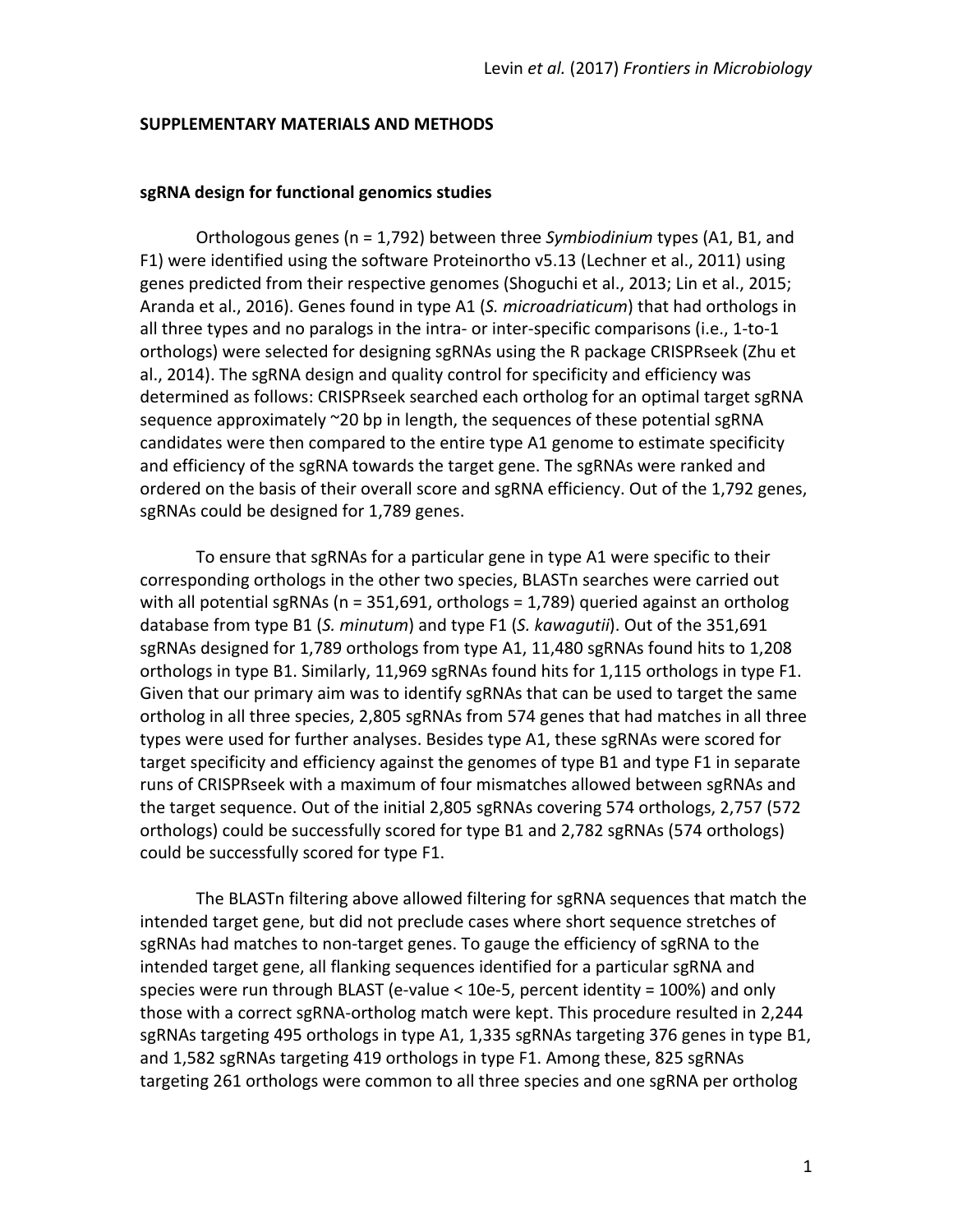(261 sgRNA for 261 orthologs) was retained by selection of the sgRNA with the highest average efficiency (Supplementary Dataset 1a).

To further confirm that the designed sgRNAs target genes in the genome that are eventually transcribed, the flanking sequence of each sgRNA was BLASTed against the transcriptome of type A1 (*S. microadriaticum*) obtained from Baumgarten et al. (2013). Out of the 261 flanking sequences, 258 found a BLAST hit in the transcriptome (e-value  $<$  10<sup>-5</sup>, percent identity = 100%). Furthermore, the flanking sequences were BLASTed against the genome of type A1 and 221 of the 261 sgRNAs were found to reside on different scaffolds, indicating that the designed sgRNAs are likely to target different areas of the genome.

Detection of significantly enriched Gene Ontology (GO) terms associated with the 261 orthologs was performed with topGO package (version 2.26.0) in R using Fisher's exact test and the "weight01" algorithm implemented in the package (Alexa and Rahnenfuhrer, 2010). Significant Gene Ontology terms ( $p < 0.05$ ) were identified (Supplementary Tables 2-4) and visualized using REVIGO (Supek et al., 2011) (Supplementary Figure 1).

## **sgRNA design for promoter studies**

sgRNAs were designed to target upstream of the genes "Loci 144" and "Loci  $1768$ " that were highly expressed across experimental conditions in the type A1 transcriptome (Baumgarten et al., 2013). The 1 kb sequence immediately preceding the start codon of each gene was extracted from the type A1 genome scaffolds 710 and 484 (Aranda et al., 2016) (matching Loci 144 and Loci 1768 in the type A1 transcriptome, respectively) (Baumgarten et al., 2013). These sequences were confirmed to contain all known *Symbiodinium* promoter elements (Lin et al., 2015), and the ends of the putative promoter regions were predicted using the method of Umarov and Solovyev (2017). The sgRNA with the highest efficiency and score located downstream from the potential splice leader acceptor (predicted promoter end) for each sequence was selected from a set of sgRNAs obtained by CRISPRseek (Zhu et al., 2014) (Supplementary Dataset 1b).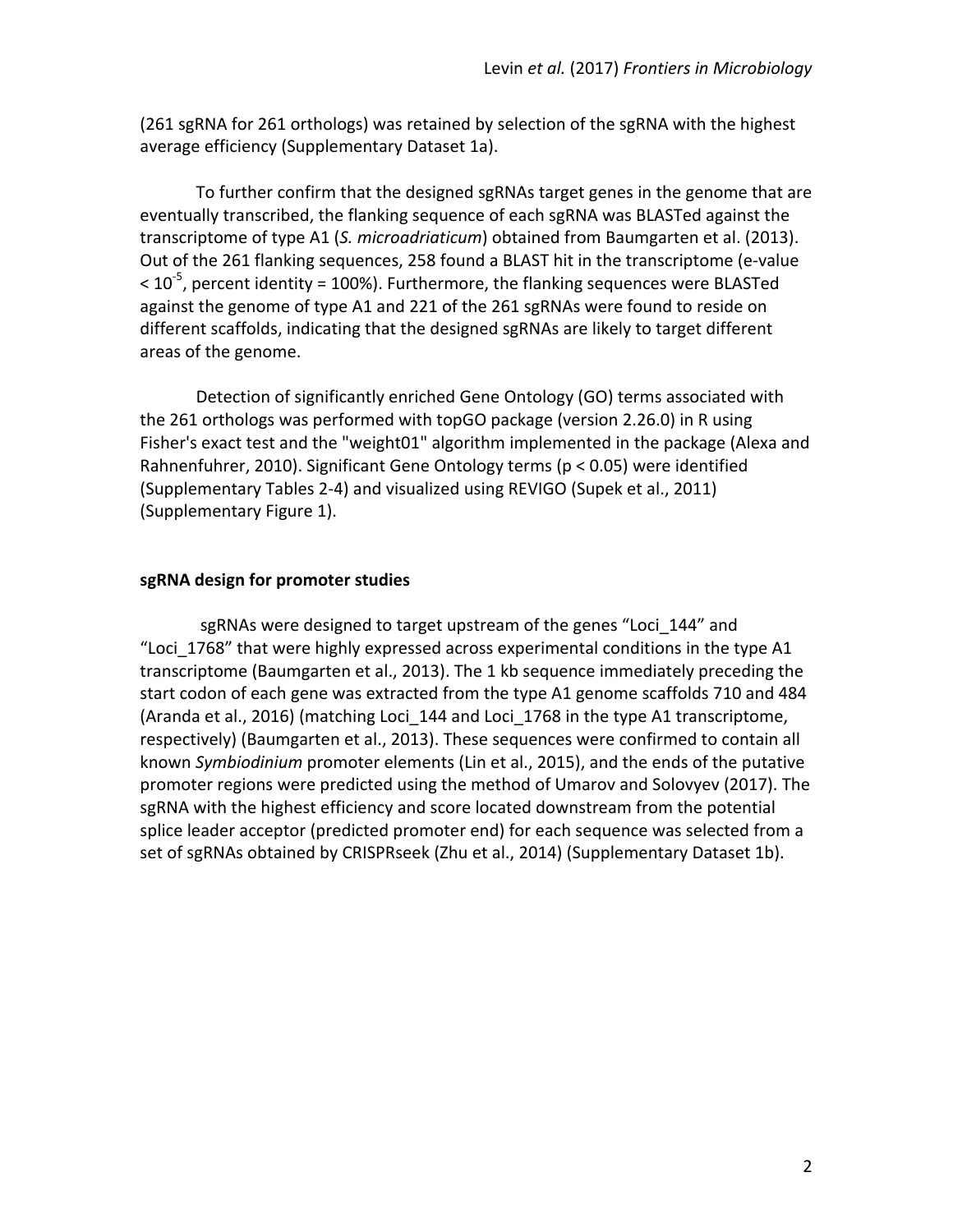## **SUPPLEMENTARY TABLES AND FIGURE**

**Supplementary Table 1.** Efficacy of G418 antibiotic capacity across diverse Symbiodinium variants. All Symbiodinium variants were cultured in the presence of 200 μg/ml kanamycin to remove bacteria. This ensured that the effects of G418 on Symbiodinium growth were not due to changes in the Symbiodinium-associated bacterial communities. *Symbiodinium* variants were exposed to four weeks of G418 treatment, with fresh G418 added biweekly. Growth at each G418 concentration was visually scored from - (no growth) up to  $++$  (growth equal to control).

| Culture identity           | ITS2 type        | $0$ mg/ml<br>G418 | $1.25$ mg/ml<br>G418             | $2.5$ mg/ml<br>G418      | 5 mg/ml<br>G418          | $10$ mg/ml<br>G418       |
|----------------------------|------------------|-------------------|----------------------------------|--------------------------|--------------------------|--------------------------|
| CCMP2464, rt61             | A1               | $^{+++}$          | $\overline{\phantom{a}}$         | $\overline{\phantom{a}}$ | $\overline{\phantom{a}}$ | $\overline{\phantom{a}}$ |
| CS159                      | A <sub>3</sub>   | $^{+++}$          | $\ddot{}$                        | $\overline{\phantom{a}}$ | $\overline{\phantom{a}}$ | $\overline{\phantom{a}}$ |
| CCMP2465, rt292            | A <sub>3</sub>   | $^{+++}$          | $\overline{\phantom{a}}$         | $\sim$                   | ÷.                       | $\overline{\phantom{a}}$ |
| CS73                       | A <sub>3</sub> c | $^{+++}$          | $\begin{array}{c} + \end{array}$ | $\blacksquare$           | $\blacksquare$           | $\overline{\phantom{a}}$ |
| CCMP2456, rt379            | A4               | $^{+++}$          | $\overline{\phantom{a}}$         | $\overline{\phantom{a}}$ | $\overline{\phantom{a}}$ | $\overline{\phantom{a}}$ |
| CCMP2469, JS879,<br>rt80   | A13              | $^{+++}$          | $^{+++}$                         | $\ddot{}$                | $\ddot{}$                | $\ddot{}$                |
| CCMP3345,<br>CCMP2460, rt2 | <b>B1</b>        | $^{+++}$          | $^{++}$                          | $\overline{\phantom{a}}$ | $\overline{\phantom{a}}$ | $\overline{\phantom{a}}$ |
| rt12                       | <b>B1</b>        | $^{+++}$          | $^{++}$                          | $^{++}$                  | $^{++}$                  | $^{++}$                  |
| <b>UTSB</b>                | <b>B1</b>        | $^{+++}$          | $\ddot{}$                        | $\overline{\phantom{a}}$ | $\overline{\phantom{a}}$ | $\overline{\phantom{a}}$ |
| <b>CCMP3364</b>            | <b>B2</b>        | $^{+++}$          | $^{++}$                          | $\ddot{}$                | $+$                      | $\ddot{}$                |
| <b>HHIB</b>                | C <sub>2</sub>   | $^{+++}$          | $^{++}$                          | $\overline{\phantom{a}}$ | $\overline{\phantom{a}}$ | $\overline{\phantom{m}}$ |
| rt203                      | C <sub>2</sub>   | $^{+++}$          | $^{++}$                          | $\overline{\phantom{a}}$ | $\overline{\phantom{a}}$ | $\overline{\phantom{a}}$ |
| PHMS T54 D1b               | $D1-5$           | $^{+++}$          | $\ddot{}$                        | $\ddot{}$                | $\overline{\phantom{a}}$ | $\overline{\phantom{a}}$ |
| rt401                      | DS1              | $^{+++}$          | $^{++}$                          | $\ddot{}$                | $\overline{\phantom{a}}$ | $\overline{\phantom{a}}$ |
| <b>UTSD</b>                | D <sub>1</sub>   | $^{+++}$          | $^{+++}$                         | $\ddot{}$                | $\ddot{}$                | $\ddot{}$                |
| CS156                      | F <sub>1</sub>   | $^{+++}$          | $^{+++}$                         | $\overline{\phantom{a}}$ | $\overline{\phantom{a}}$ | $\overline{\phantom{a}}$ |
| <b>UTSC</b>                | F <sub>1</sub>   | $^{+++}$          | $^{++}$                          | $\ddot{}$                | $\ddot{}$                | $\ddot{}$                |
| CCMP2455, rt133            | F <sub>2</sub>   | $^{+++}$          | $^{++}$                          | $\ddot{}$                | $+$                      | $\ddot{}$                |

**Supplementary Table 2.** Significantly enriched (Fisher's exact test, P < 0.05) biological process gene ontology categories for which there are single copy orthologs with optimal CRISPR/Cas9 target sites conserved across all three Symbiodinium genomes.

| GO.ID      | Term                                        | Annotated | <b>Significant</b> | Expected | topgoFisher |
|------------|---------------------------------------------|-----------|--------------------|----------|-------------|
| GO:0006265 | DNA topological change                      | 38        |                    | 0.37     | 0.0058      |
| GO:0097040 | phthiocerol biosynthetic process            | 13        |                    | 0.13     | 0.0068      |
| GO:0097041 | phenolic phthiocerol biosynthetic<br>proces | 13        |                    | 0.13     | 0.0068      |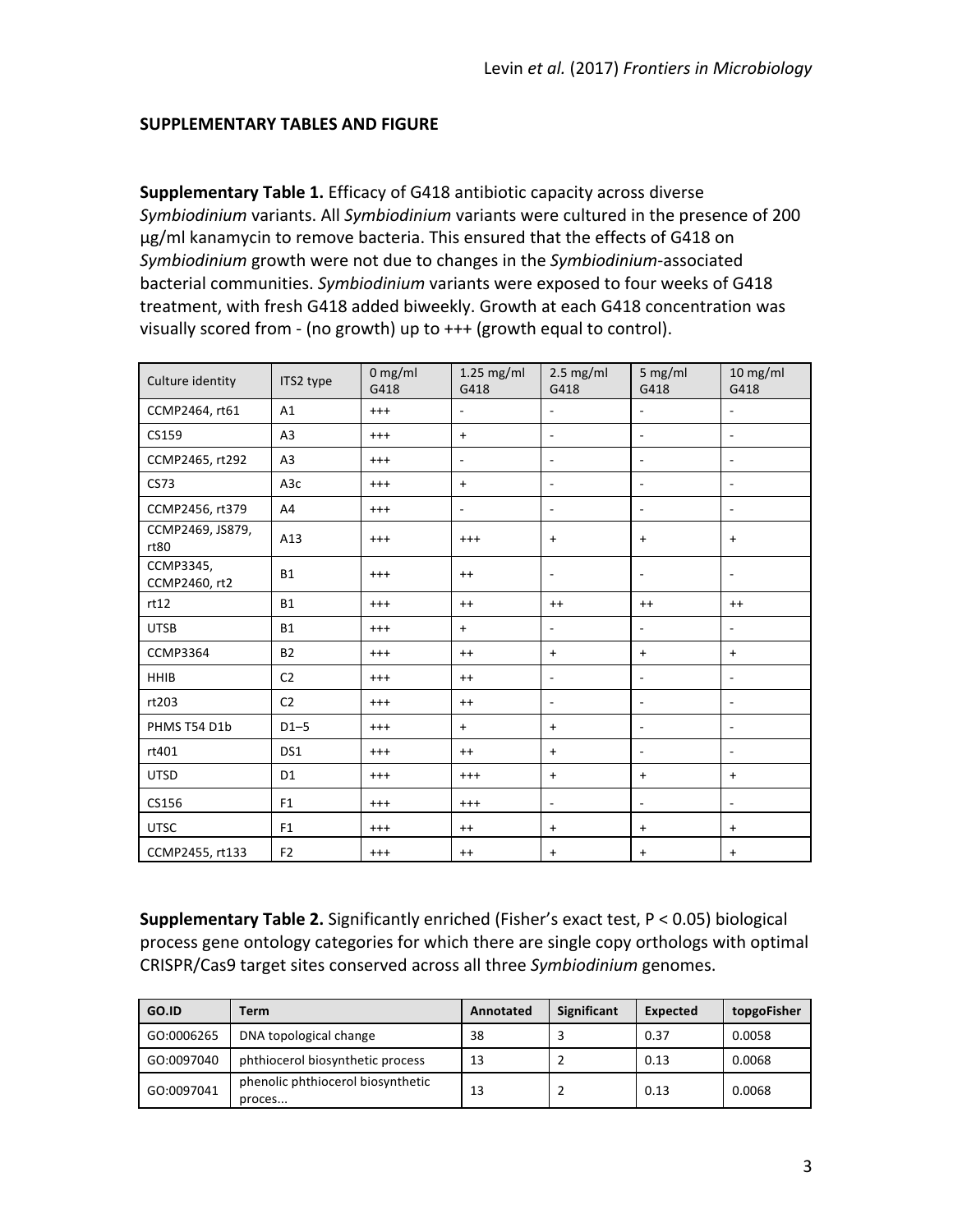| GO:0000105 | histidine biosynthetic process              | 13             | $\overline{2}$ | 0.13  | 0.0068 |
|------------|---------------------------------------------|----------------|----------------|-------|--------|
| GO:0055114 | oxidation-reduction process                 | 1933           | 32             | 18.68 | 0.0072 |
| GO:0016441 | posttranscriptional gene silencing          | 61             | 3              | 0.59  | 0.0096 |
| GO:0009410 | response to xenobiotic stimulus             | 23             | $\overline{2}$ | 0.22  | 0.0096 |
| GO:0035964 | COPI-coated vesicle budding                 | $\mathbf{1}$   | $\mathbf{1}$   | 0.01  | 0.0097 |
| GO:0051684 | maintenance of Golgi location               | 1              | 1              | 0.01  | 0.0097 |
| GO:0090399 | replicative senescence                      | 1              | 1              | 0.01  | 0.0097 |
| GO:0006007 | glucose catabolic process                   | 136            | 5              | 1.31  | 0.0104 |
| GO:0006511 | ubiquitin-dependent protein<br>catabolic pr | 402            | 5              | 3.89  | 0.0113 |
| GO:0010224 | response to UV-B                            | 51             | 3              | 0.49  | 0.0132 |
| GO:0006450 | regulation of translational fidelity        | 21             | $\overline{2}$ | 0.2   | 0.0173 |
| GO:0071770 | DIM/DIP cell wall layer assembly            | 22             | $\overline{2}$ | 0.21  | 0.0189 |
| GO:0006707 | cholesterol catabolic process               | $\overline{2}$ | 1              | 0.02  | 0.0192 |
| GO:0070980 | biphenyl catabolic process                  | 2              | $1\,$          | 0.02  | 0.0192 |
| GO:0010497 | plasmodesmata-mediated<br>intercellular tra | $\overline{2}$ | $\mathbf{1}$   | 0.02  | 0.0192 |
| GO:0042777 | plasma membrane ATP synthesis<br>coupled pr | $\overline{2}$ | $\mathbf{1}$   | 0.02  | 0.0192 |
| GO:0052696 | flavonoid glucuronidation                   | $\overline{2}$ | $\mathbf{1}$   | 0.02  | 0.0192 |
| GO:0052697 | xenobiotic glucuronidation                  | $\overline{2}$ | $\mathbf{1}$   | 0.02  | 0.0192 |
| GO:0042351 | 'de novo' GDP-L-fucose biosynthetic<br>proc | $\overline{2}$ | $\mathbf{1}$   | 0.02  | 0.0192 |
| GO:0051661 | maintenance of centrosome location          | $\overline{2}$ | $1\,$          | 0.02  | 0.0192 |
| GO:0007080 | mitotic metaphase plate congression         | $\overline{2}$ | $\mathbf{1}$   | 0.02  | 0.0192 |
| GO:0032929 | negative regulation of superoxide<br>anion  | $\overline{2}$ | $\mathbf{1}$   | 0.02  | 0.0192 |
| GO:0072428 | signal transduction involved in intra-S     | $\overline{2}$ | $\mathbf{1}$   | 0.02  | 0.0192 |
| GO:0030157 | pancreatic juice secretion                  | $\overline{2}$ | $\mathbf 1$    | 0.02  | 0.0192 |
| GO:0032691 | negative regulation of interleukin-1<br>bet | 2              | 1              | 0.02  | 0.0192 |
| GO:0006975 | DNA damage induced protein<br>phosphorylati | $\overline{2}$ | $\mathbf{1}$   | 0.02  | 0.0192 |
| GO:0045019 | negative regulation of nitric oxide<br>bios | $\overline{2}$ | $\mathbf{1}$   | 0.02  | 0.0192 |
| GO:0044419 | interspecies interaction between<br>organis | 284            | $\overline{2}$ | 2.74  | 0.0194 |
| GO:0046898 | response to cycloheximide                   | 3              | 1              | 0.03  | 0.0287 |
| GO:0019543 | propionate catabolic process                | 3              | $\mathbf{1}$   | 0.03  | 0.0287 |
| GO:0097067 | cellular response to thyroid hormone<br>sti | 3              | $\mathbf{1}$   | 0.03  | 0.0287 |
| GO:0006571 | tyrosine biosynthetic process               | 3              | 1              | 0.03  | 0.0287 |
| GO:0031100 | organ regeneration                          | 3              | $\mathbf{1}$   | 0.03  | 0.0287 |
| GO:0006429 | leucyl-tRNA aminoacylation                  | $\overline{3}$ | $\mathbf{1}$   | 0.03  | 0.0287 |
| GO:0032720 | negative regulation of tumor necrosis<br>fa | 3              | 1              | 0.03  | 0.0287 |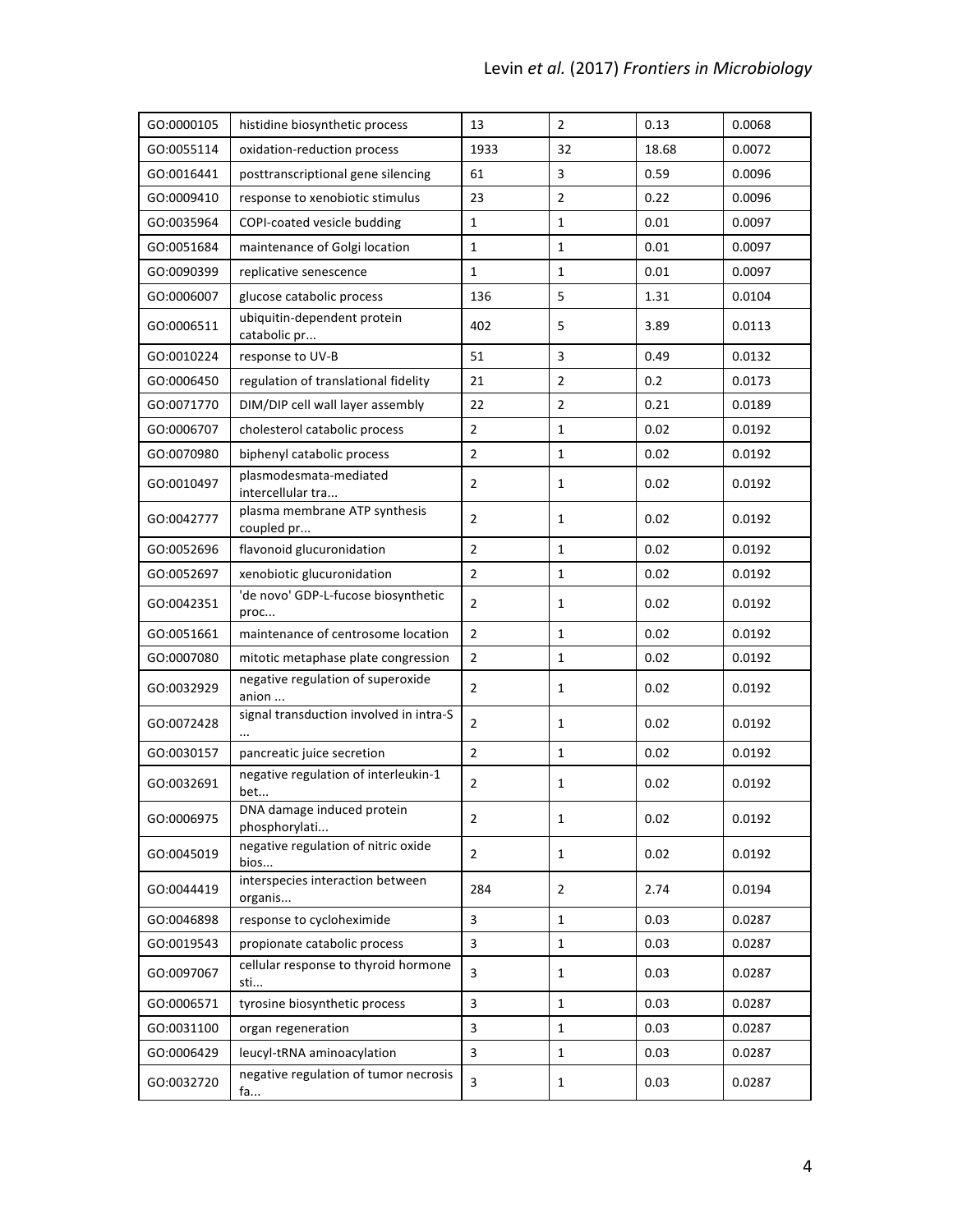| GO:0032728 | positive regulation of interferon-beta<br>p | 3   | $\mathbf{1}$   | 0.03 | 0.0287 |
|------------|---------------------------------------------|-----|----------------|------|--------|
| GO:0048768 | root hair cell tip growth                   | 3   | $\mathbf{1}$   | 0.03 | 0.0287 |
| GO:0009094 | L-phenylalanine biosynthetic process        | 3   | $\mathbf{1}$   | 0.03 | 0.0287 |
| GO:0071361 | cellular response to ethanol                | 3   | $\mathbf{1}$   | 0.03 | 0.0287 |
| GO:1901029 | negative regulation of mitochondrial<br>out | 3   | $\mathbf{1}$   | 0.03 | 0.0287 |
| GO:0032695 | negative regulation of interleukin-12<br>pr | 3   | $\mathbf{1}$   | 0.03 | 0.0287 |
| GO:0034205 | beta-amyloid formation                      | 3   | $\mathbf{1}$   | 0.03 | 0.0287 |
| GO:0009853 | photorespiration                            | 29  | $\overline{2}$ | 0.28 | 0.0318 |
| GO:1901016 | regulation of potassium ion<br>transmembran | 75  | $\overline{2}$ | 0.72 | 0.038  |
| GO:0010125 | mycothiol biosynthetic process              | 4   | $\mathbf{1}$   | 0.04 | 0.0381 |
| GO:0071918 | urea transmembrane transport                | 4   | $\mathbf{1}$   | 0.04 | 0.0381 |
| GO:0006122 | mitochondrial electron transport,<br>ubiqui | 4   | $\mathbf{1}$   | 0.04 | 0.0381 |
| GO:0009102 | biotin biosynthetic process                 | 4   | $\mathbf{1}$   | 0.04 | 0.0381 |
| GO:0032544 | plastid translation                         | 4   | 1              | 0.04 | 0.0381 |
| GO:0006953 | acute-phase response                        | 4   | $\mathbf{1}$   | 0.04 | 0.0381 |
| GO:0007059 | chromosome segregation                      | 155 | 3              | 1.5  | 0.0382 |
| GO:1902600 | hydrogen ion transmembrane<br>transport     | 122 | 4              | 1.18 | 0.0383 |
| GO:0046854 | phosphatidylinositol phosphorylation        | 77  | $\overline{3}$ | 0.74 | 0.0386 |
| GO:0006397 | mRNA processing                             | 353 | 9              | 3.41 | 0.043  |
| GO:0033962 | cytoplasmic mRNA processing body<br>assembl | 5   | $\mathbf{1}$   | 0.05 | 0.0474 |
| GO:0051552 | flavone metabolic process                   | 5   | $\mathbf{1}$   | 0.05 | 0.0474 |
| GO:0043278 | response to morphine                        | 5   | $\mathbf{1}$   | 0.05 | 0.0474 |

**Supplementary Table 3.** Significantly enriched (Fisher's exact test, P < 0.05) molecular function gene ontology categories for which there are single copy orthologs with optimal CRISPR/Cas9 target sites conserved across all three Symbiodinium genomes.

| GO.ID      | Term                                        | Annotated | Significant | <b>Expected</b> | topgoFisher |
|------------|---------------------------------------------|-----------|-------------|-----------------|-------------|
| GO:0004298 | threonine-type endopeptidase<br>activity    | 13        | 3           | 0.12            | 0.00022     |
| GO:0003917 | DNA topoisomerase type I activity           | 16        | 3           | 0.15            | 0.00043     |
| GO:0050897 | cobalt ion binding                          | 6         | 2           | 0.06            | 0.00131     |
| GO:0004129 | cytochrome-c oxidase activity               | 8         | 2           | 0.08            | 0.00242     |
| GO:0008266 | poly(U) RNA binding                         | 1         |             | 0.01            | 0.0095      |
| GO:0004510 | tryptophan 5-monooxygenase<br>activity      | 1         |             | 0.01            | 0.0095      |
| GO:0008525 | phosphatidylcholine transporter<br>activity | 1         |             | 0.01            | 0.0095      |
| GO:0050577 | GDP-L-fucose synthase activity              | 1         |             | 0.01            | 0.0095      |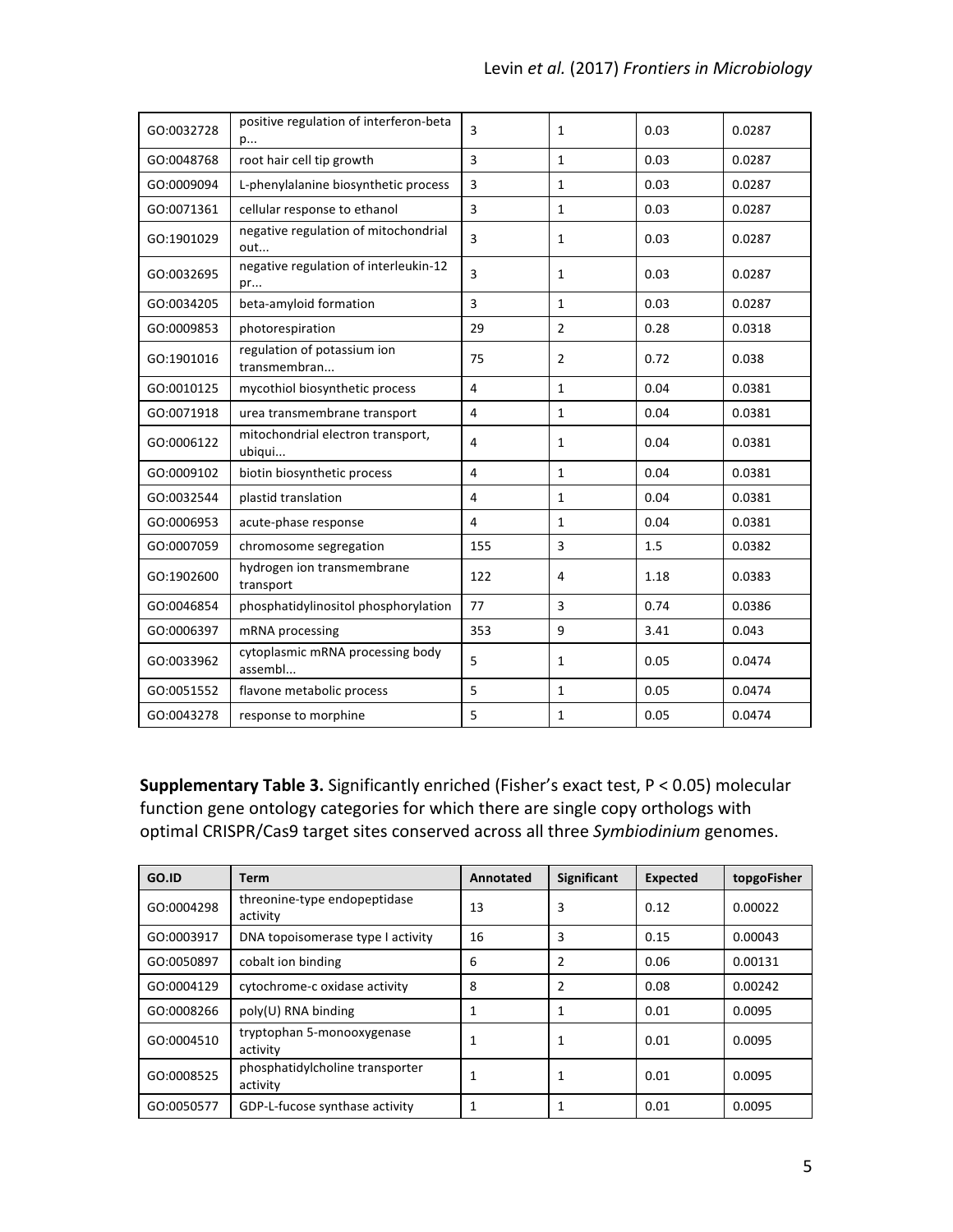| GO:0004505 | phenylalanine 4-monooxygenase<br>activity    | 1              | $\mathbf{1}$   | 0.01 | 0.0095  |
|------------|----------------------------------------------|----------------|----------------|------|---------|
| GO:0071208 | histone pre-mRNA DCP binding                 | $\mathbf{1}$   | $\mathbf{1}$   | 0.01 | 0.0095  |
| GO:0034617 | tetrahydrobiopterin binding                  | $\mathbf 1$    | $\mathbf{1}$   | 0.01 | 0.0095  |
| GO:0004664 | prephenate dehydratase activity              | $\mathbf{1}$   | $\mathbf{1}$   | 0.01 | 0.0095  |
| GO:0070463 | tubulin-dependent ATPase activity            | $\mathbf 1$    | $\mathbf{1}$   | 0.01 | 0.0095  |
| GO:0051959 | dynein light intermediate chain<br>binding   | 1              | 1              | 0.01 | 0.0095  |
| GO:0008767 | UDP-galactopyranose mutase activity          | $\mathbf{1}$   | $\mathbf{1}$   | 0.01 | 0.0095  |
| GO:0042286 | glutamate-1-semialdehyde 2,1-<br>aminomutase | $\mathbf{1}$   | 1              | 0.01 | 0.0095  |
| GO:0047547 | 2-methylcitrate dehydratase activity         | $\mathbf{1}$   | $\mathbf{1}$   | 0.01 | 0.0095  |
| GO:0000293 | ferric-chelate reductase activity            | $\mathbf{1}$   | $\mathbf{1}$   | 0.01 | 0.0095  |
| GO:0008710 | 8-amino-7-oxononanoate synthase<br>activity  | $\mathbf{1}$   | $\mathbf{1}$   | 0.01 | 0.0095  |
| GO:0004399 | histidinol dehydrogenase activity            | $\mathbf{1}$   | $\mathbf{1}$   | 0.01 | 0.0095  |
| GO:0005244 | voltage-gated ion channel activity           | 544            | 6              | 5.17 | 0.01393 |
| GO:0002161 | aminoacyl-tRNA editing activity              | 21             | $\overline{2}$ | 0.2  | 0.01673 |
| GO:0004046 | aminoacylase activity                        | $\overline{2}$ | $\mathbf{1}$   | 0.02 | 0.0189  |
| GO:0004783 | sulfite reductase (NADPH) activity           | $\overline{2}$ | $\mathbf{1}$   | 0.02 | 0.0189  |
| GO:0004771 | sterol esterase activity                     | $\overline{2}$ | $\mathbf{1}$   | 0.02 | 0.0189  |
| GO:0004560 | alpha-L-fucosidase activity                  | $\overline{2}$ | $\mathbf{1}$   | 0.02 | 0.0189  |
| GO:0000287 | magnesium ion binding                        | 288            | $\overline{7}$ | 2.74 | 0.02041 |
| GO:0047830 | D-octopine dehydrogenase activity            | 3              | $\mathbf{1}$   | 0.03 | 0.02822 |
| GO:0047617 | acyl-CoA hydrolase activity                  | 3              | $\mathbf{1}$   | 0.03 | 0.02822 |
| GO:0004823 | leucine-tRNA ligase activity                 | 3              | $\mathbf{1}$   | 0.03 | 0.02822 |
| GO:0047456 | 2-methylisocitrate dehydratase<br>activity   | 3              | 1              | 0.03 | 0.02822 |
| GO:0001972 | retinoic acid binding                        | 3              | $\mathbf{1}$   | 0.03 | 0.02822 |
| GO:0004834 | tryptophan synthase activity                 | 3              | 1              | 0.03 | 0.02822 |
| GO:0043394 | proteoglycan binding                         | 3              | 1              | 0.03 | 0.02822 |
| GO:0005506 | iron ion binding                             | 355            | 8              | 3.37 | 0.03207 |
| GO:0003756 | protein disulfide isomerase activity         | 31             | $\overline{2}$ | 0.29 | 0.03484 |
| GO:0008526 | phosphatidylinositol transporter<br>activit  | 4              | 1              | 0.04 | 0.03745 |
| GO:0008986 | pyruvate, water dikinase activity            | 4              | $\mathbf{1}$   | 0.04 | 0.03745 |
| GO:0003796 | lysozyme activity                            | $\sqrt{4}$     | $\mathbf{1}$   | 0.04 | 0.03745 |
| GO:0015204 | urea transmembrane transporter<br>activity   | 4              | 1              | 0.04 | 0.03745 |
| GO:0004649 | poly(ADP-ribose) glycohydrolase<br>activity  | 4              | 1              | 0.04 | 0.03745 |
| GO:0031210 | phosphatidylcholine binding                  | $\sqrt{4}$     | 1              | 0.04 | 0.03745 |
| GO:0003727 | single-stranded RNA binding                  | 36             | 3              | 0.34 | 0.04309 |
| GO:0004315 | 3-oxoacyl-[acyl-carrier-protein]<br>synthas  | 36             | $\overline{2}$ | 0.34 | 0.04577 |
| GO:0008705 | methionine synthase activity                 | 5              | $\mathbf{1}$   | 0.05 | 0.04659 |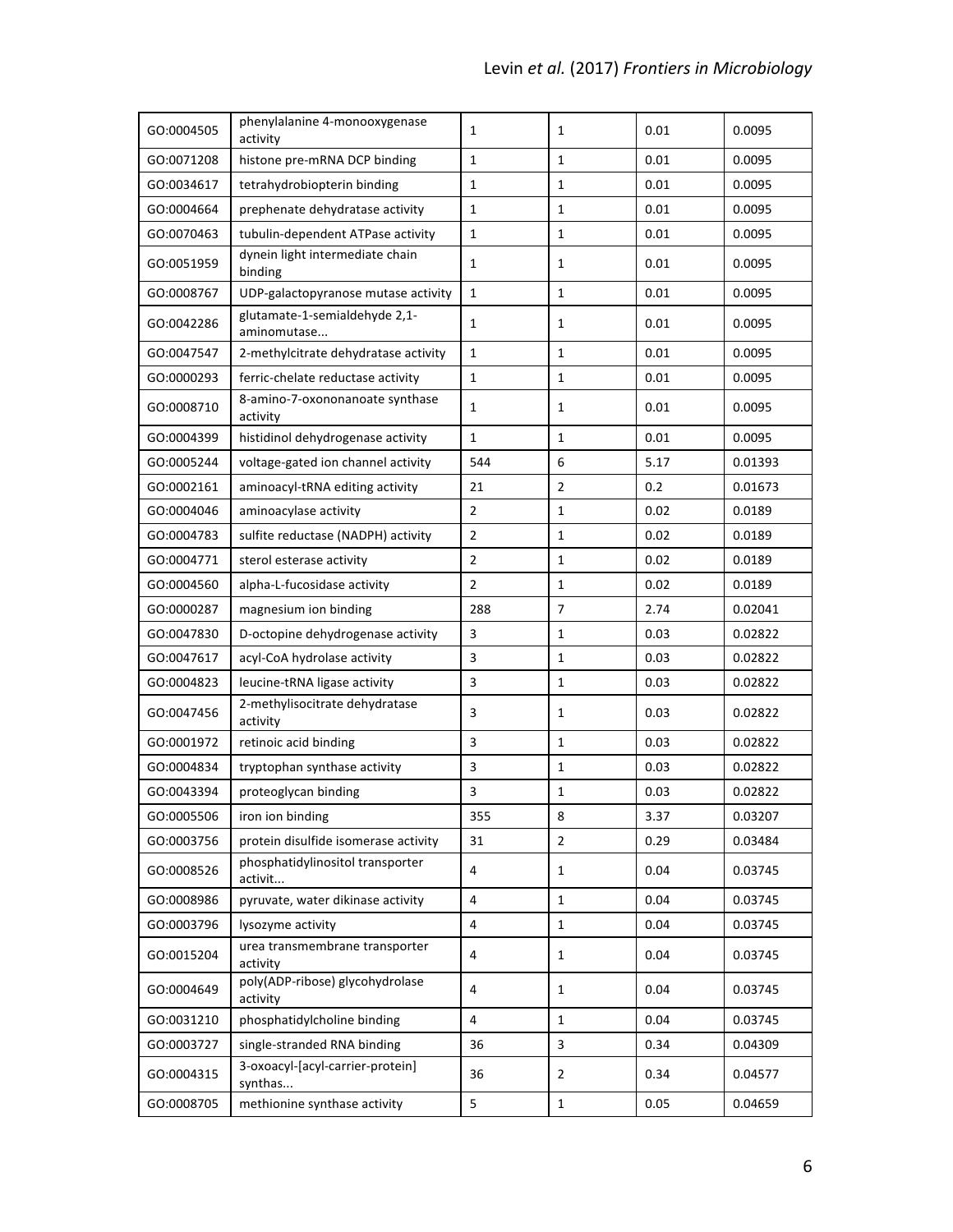| GO:0004477 | methenyltetrahydrofolate<br>cyclohydrolase  |  | 0.05 | 0.04659 |
|------------|---------------------------------------------|--|------|---------|
| GO:0004605 | phosphatidate cytidylyltransferase<br>activ |  | 0.05 | 0.04659 |

# **Supplementary Table 4.** Significantly enriched (Fisher's exact test, P < 0.05) cellular compoent gene ontology categories for which there are single copy orthologs with optimal CRISPR/Cas9 target sites conserved across all three Symbiodinium genomes.

| GO.ID      | Term                                         | Annotated      | <b>Significant</b> | <b>Expected</b> | topgoFisher |
|------------|----------------------------------------------|----------------|--------------------|-----------------|-------------|
| GO:0048046 | apoplast                                     | 51             | 5                  | 0.57            | 0.00026     |
| GO:0019773 | proteasome core complex, alpha-<br>subunit c | 6              | $\overline{2}$     | 0.07            | 0.00181     |
| GO:0030140 | trans-Golgi network transport vesicle        | 13             | $\overline{2}$     | 0.15            | 0.00895     |
| GO:0034081 | polyketide synthase complex                  | 14             | $\overline{2}$     | 0.16            | 0.01036     |
| GO:0002102 | podosome                                     | $\mathbf{1}$   | $\mathbf{1}$       | 0.01            | 0.01119     |
| GO:0070765 | gamma-secretase complex                      | $\mathbf{1}$   | $\mathbf 1$        | 0.01            | 0.01119     |
| GO:0042589 | zymogen granule membrane                     | $\mathbf{1}$   | $\mathbf{1}$       | 0.01            | 0.01119     |
| GO:0034715 | pICIn-Sm protein complex                     | $\mathbf{1}$   | $\mathbf{1}$       | 0.01            | 0.01119     |
| GO:0042717 | plasma membrane-derived<br>chromatophore me  | $\mathbf{1}$   | $\mathbf{1}$       | 0.01            | 0.01119     |
| GO:0009941 | chloroplast envelope                         | 207            | 6                  | 2.32            | 0.01556     |
| GO:0009535 | chloroplast thylakoid membrane               | 240            | $\overline{7}$     | 2.69            | 0.01842     |
| GO:0022626 | cytosolic ribosome                           | 107            | 4                  | 1.2             | 0.01855     |
| GO:0070069 | cytochrome complex                           | 8              | $\overline{2}$     | 0.09            | 0.02212     |
| GO:0036021 | endolysosome lumen                           | $\overline{2}$ | $\mathbf 1$        | 0.02            | 0.02225     |
| GO:0034719 | SMN-Sm protein complex                       | $\overline{2}$ | $\mathbf{1}$       | 0.02            | 0.02225     |
| GO:0009337 | sulfite reductase complex (NADPH)            | $\overline{2}$ | $\mathbf 1$        | 0.02            | 0.02225     |
| GO:0034709 | methylosome                                  | $\overline{2}$ | $\mathbf 1$        | 0.02            | 0.02225     |
| GO:0030017 | sarcomere                                    | 274            | $\overline{2}$     | 3.07            | 0.02254     |
| GO:0016605 | PML body                                     | 21             | $\overline{2}$     | 0.23            | 0.02273     |
| GO:0009570 | chloroplast stroma                           | 185            | 6                  | 2.07            | 0.02568     |
| GO:0005730 | nucleolus                                    | 381            | 9                  | 4.26            | 0.0276      |
| GO:0009534 | chloroplast thylakoid                        | 264            | 9                  | 2.95            | 0.02776     |
| GO:0005828 | kinetochore microtubule                      | 3              | $\mathbf{1}$       | 0.03            | 0.03319     |
| GO:0042175 | nuclear outer membrane-<br>endoplasmic retic | 484            | 5                  | 5.42            | 0.03349     |
| GO:0042470 | melanosome                                   | 26             | $\overline{2}$     | 0.29            | 0.03392     |
| GO:0005687 | U4 snRNP                                     | $\overline{4}$ | $\mathbf{1}$       | 0.04            | 0.04401     |
| GO:0071339 | MLL1 complex                                 | $\overline{4}$ | $\mathbf{1}$       | 0.04            | 0.04401     |
| GO:0097362 | MCM8-MCM9 complex                            | 4              | $\mathbf{1}$       | 0.04            | 0.04401     |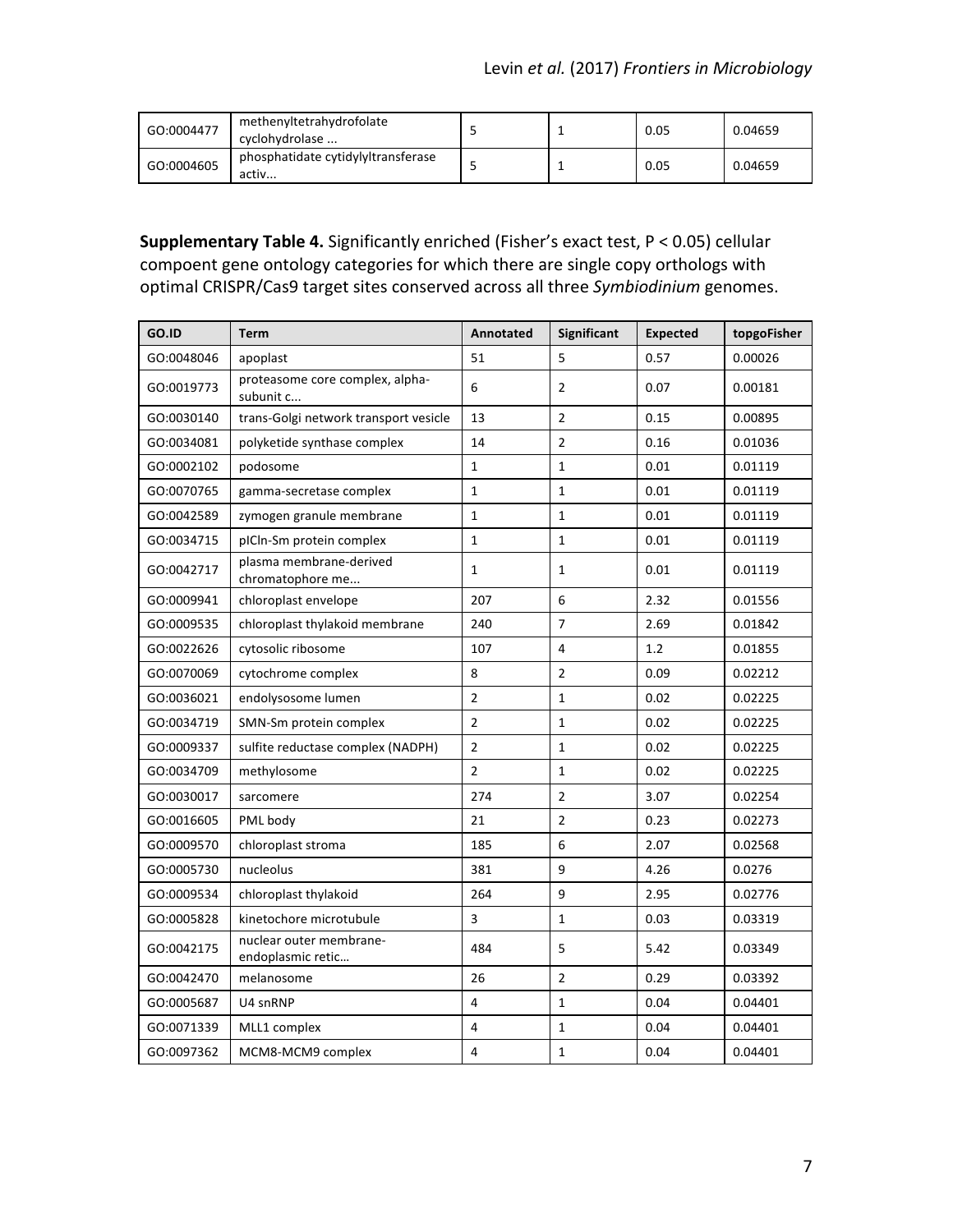

# **Supplementary Figure 1**

## Functional gene groups for CRISPR/Cas9 genome editing of *Symbiodinium*.

Significantly enriched gene ontology (GO) categories (Fisher's exact test,  $P < 0.05$ ) for which there are at least three single copy orthologs with optimal CRISPR/Cas9 target sites conserved across all three *Symbiodinium* genomes. Relationship graphs were generated separately for biological process (BP), cellular component (CC), and molecular function (MF) GO categories using REVIGO. Redundant categories (similarity > 0.9) were collapsed into the most common equivalent category in the UniProt database. Bubble size indicates the relative frequency of the category in the UniProt database. Darker bubble color denotes categories that contain more single copy orthologs with conserved CRISPR/Cas9 target sites. The width of the lines connecting categories represents the similarity between categories.